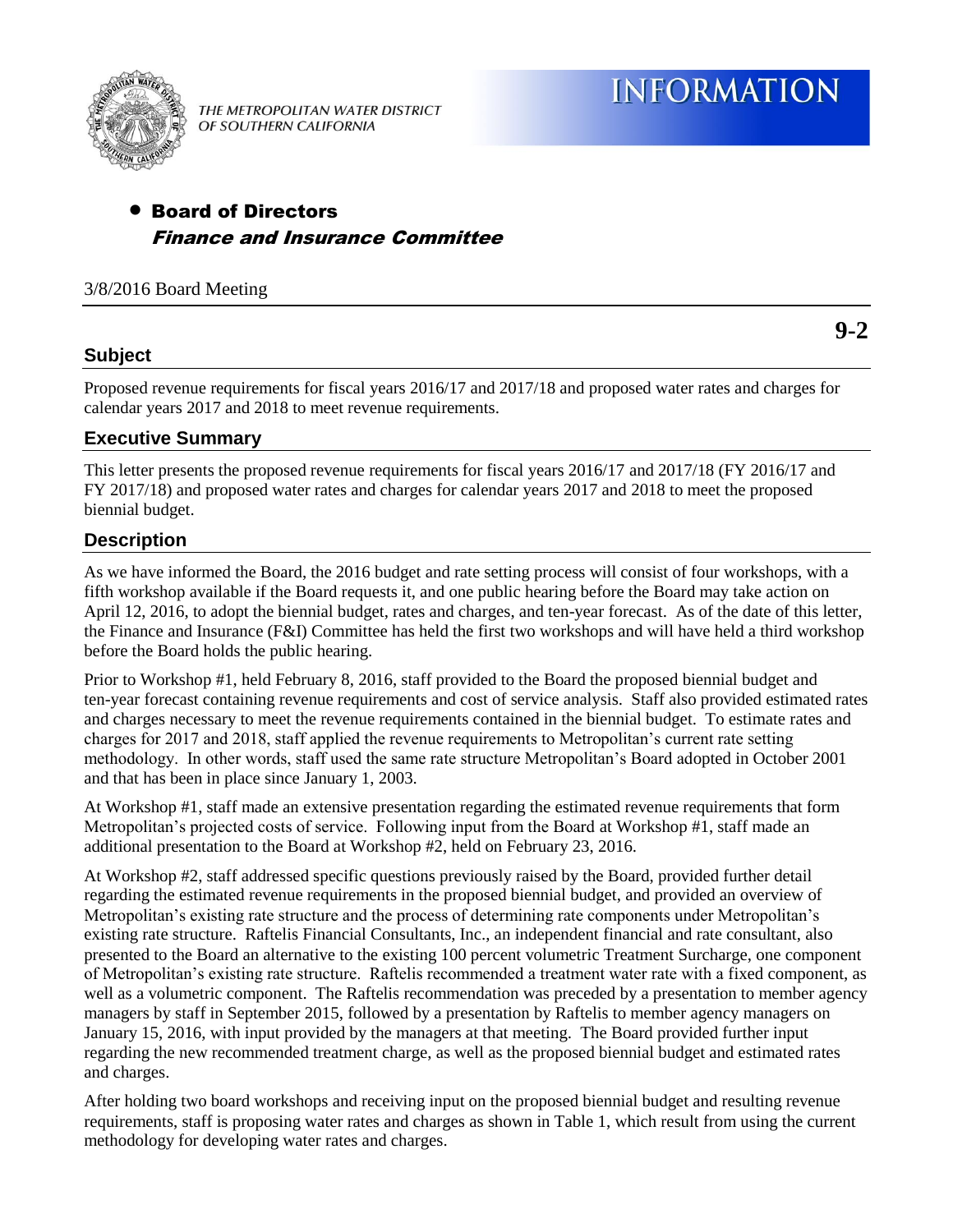| Rates & Charges Effective January 1st          | 2016             | 2017    | $\frac{0}{0}$<br>Change | 2018    | $\frac{0}{0}$<br>Change |
|------------------------------------------------|------------------|---------|-------------------------|---------|-------------------------|
| Tier 1 Supply Rate (\$/AF)                     | \$156            | \$201   | 28.8%                   | \$209   | 4.0%                    |
| Tier 2 Supply Rate (\$/AF)                     | \$290            | \$295   | 1.7%                    | \$295   | $0.0\%$                 |
| System Access Rate (\$/AF)                     | \$259            | \$289   | 11.6%                   | \$299   | 3.5%                    |
| Water Stewardship Rate (\$/AF)                 | \$41             | \$52    | 26.8%                   | \$55    | 5.8%                    |
| System Power Rate (\$/AF)                      | \$138            | \$124   | $(10.1\%)$              | \$132   | 6.5%                    |
| Full Service Untreated Volumetric Cost (\$/AF) |                  |         |                         |         |                         |
| Tier 1                                         | \$594            | \$666   | 12.1%                   | \$695   | 4.4%                    |
| Tier 2                                         | \$728            | \$760   | 4.4%                    | \$781   | 2.8%                    |
| Treatment Surcharge (\$/AF) (1)                | \$348            | \$313   | $(10.1\%)$              | \$320   | 2.2%                    |
| Full Service Treated Volumetric Cost (\$/AF)   |                  |         |                         |         |                         |
| Tier 1                                         | \$942            | \$979   | 3.9%                    | \$1,015 | 3.7%                    |
| Tier 2                                         | \$1,076          | \$1,073 | $(0.3\%)$               | \$1,101 | 2.6%                    |
| Readiness-to-Serve Charge (\$M)                | \$153            | \$135   | $(11.8\%)$              | \$140   | 3.7%                    |
| Capacity Charge (\$/cfs)                       | \$10,900 \$8,000 |         | $(26.6\%)$              | \$8,700 | 8.8%                    |
| Overall rate increase                          |                  |         | 4.0%                    |         | 4.0%                    |

#### **Table 1: Proposed Full Service Rates and Charges**

(1) A proposal was presented to the Board for consideration at Workshop #2 to address fixed cost recovery of Treatment costs, which are currently only recovered through a volumetric rate.

Overall rate increases of 4.0 percent effective January 1, 2017 and January 1, 2018 are appropriate to cover the costs in the proposed budget for FY 2016/17 and FY 2017/18, meet financial policy guidelines with the exception of revenue bond coverage, and maintain steady rates for the future. The revenue requirements for FY 2016/17 are estimated to be \$1.6 billion and for FY 2017/18 are estimated to be \$1.6 billion. As shown in Table 2, the revenue requirement for FY 2016/17 is about \$64 million more than the revenue requirement used to set rates for FY 2015/16.

#### **Table 2: Proposed Revenue Requirements for FY 2016/17 and FY 2017/18, \$ millions**

| <b>Fiscal Year Ending</b>                    | 2015/16<br>Adopted | 2016/17<br>Proposed | 2017/18<br>Proposed |
|----------------------------------------------|--------------------|---------------------|---------------------|
| Departmental and Other O&M                   | 390                | 393                 | 395                 |
| Variable Treatment                           | 28                 | 24                  | 25                  |
| State Water Project (without Variable Power) | 328                | 435                 | 447                 |
| State Water Project Variable Power           | 187                | 147                 | 153                 |
| <b>CRA Power</b>                             | 37                 | 47                  | 54                  |
| <b>Supply Programs</b>                       | 66                 | 79                  | 82                  |
| <b>Demand Management</b>                     | 62                 | 75                  | 76                  |
| Debt Service                                 | 325                | 328                 | 344                 |
| PAYGO                                        | 221                | 120                 | 120                 |
| Change in Required Reserves                  | 18                 | 65                  | 25                  |
| <b>Subtotal Expenditures</b>                 | 1,661              | 1,714               | 1,721               |
| Revenue Offsets                              | 150                | 139                 | 146                 |
| <b>Total Revenue Requirement</b>             | 1,511              | 1,575               | 1,574               |